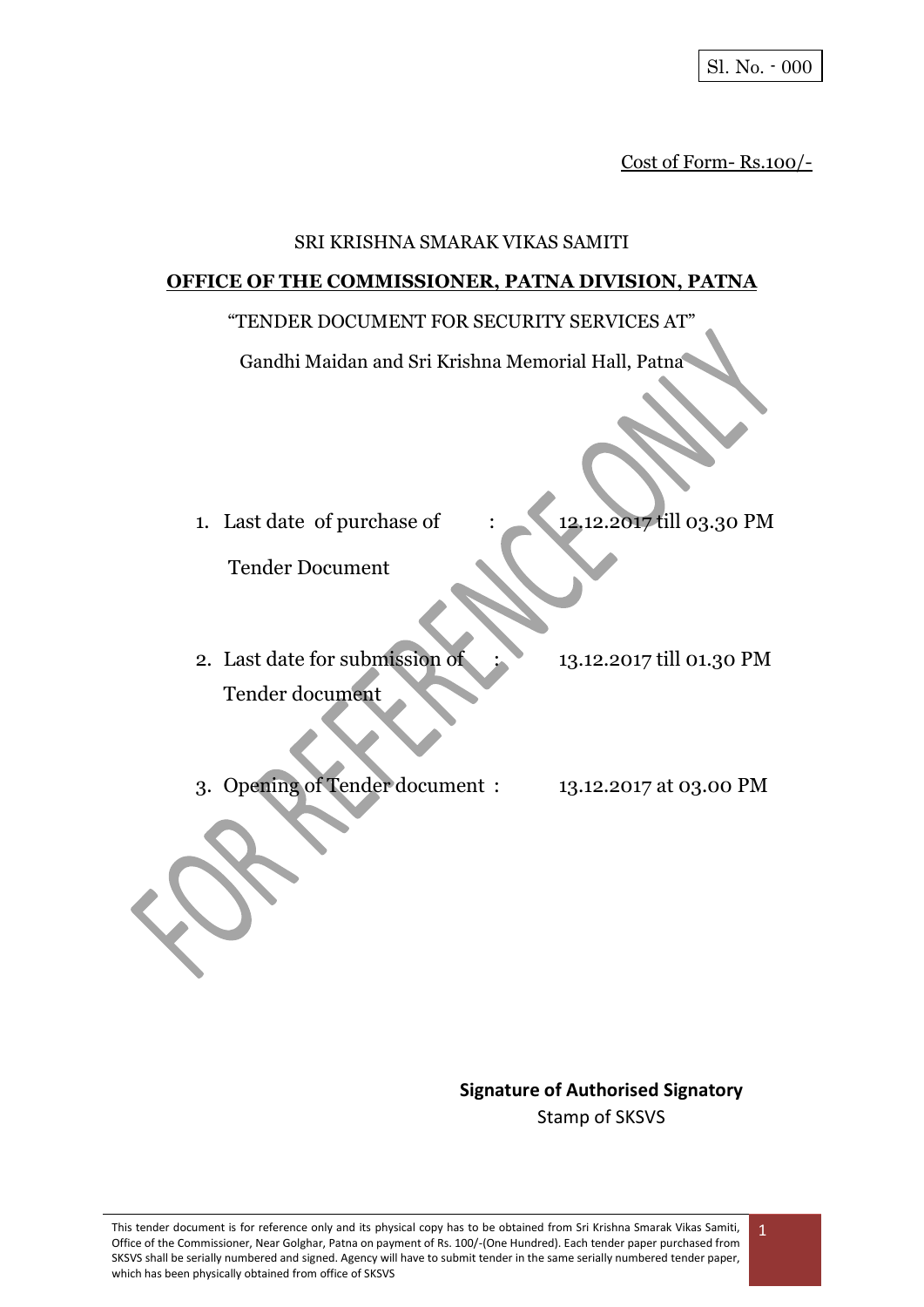# **Office of the Commissioner, Patna Division-cum-Chairman**

SRI KRISHNA SMARAK VIKAS SAMITI (S.K.S.V.S.), PATNA (BIHAR)

# **TENDER NOTICE FOR PROVIDING SECURITY GUARDS IN GANDHI MAIDAN and SRI KRISHNA MEMORIAL HALL, PATNA**.

**1**. Sri Krishna Smarak Vikas Samiti (hereinafter be referred S.K.S.V.S) invites tenders from reputed and experienced agencies for providing Security Guards for guarding Gandhi Maidan and Sri Krishna Memorial Hall for an initial period of eleven months as per laid down in LOA's obligations. However, LOA can be further extended for a period of one or two years at the discretion of S.K.S.V.S and subject to the satisfactory performance of duties of the staff and proper fulfilment of all the terms and conditions.

Total number of Security Guards and Supervisor (Officer) deployed for gates/ facilities shall work in shifts (preferably 3 shifts, each of 8 hours) round the clock 24 x 7. The Agency shall put in place relievers (in the ratio 6:1) as would be required for the security staffs working for 26 days in a month. The rate quoted by the agency shall include additional relieving charges of 16.6 % of the rate as well.

The S.K.S.V.S reserves the right to increase or decrease the number of persons to be deployed before awarding the work or any time during the LOA. Only the agency having a minimum of 3 years experience in providing security services as mentioned in the tender form are eligible to apply.

**2.** Tender form for reference purpose can be seen on the office of the Commissioner, Patna Division's website (*www.patnadivision.bih.nic.in*) but for purpose of application, the same has to be physically purchased from the Sri Krishna Smarak Vikas Samiti, Office of the Commissioner (2nd Floor) on any working day on a payment of non-refundable fee of Rs. 100/- each.

**3**. Tenders shall be submitted in two parts, i.e., Technical bid and Financial bid and submitted in separate sealed envelopes super scribed as "Part -I and Part-II". Both these sealed covers should be further sealed in another sealed envelope super scribed **"TENDER FOR LETTER OF AWARD (LOA) FOR SECURITY SERVICE 2017"** and addressed to the S.K.S.V.S, Patna. The Tender forms complete in all respects may be submitted latest by 13.12.2017 till 01.30 PM. The tenderer or their representative may remain present at the time of opening of Tender.

This tender document is for reference only and its physical copy has to be obtained from Sri Krishna Smarak Vikas Samiti, Office of the Commissioner, Near Golghar, Patna on payment of Rs. 100/-(One Hundred). Each tender paper purchased from SKSVS shall be serially numbered and signed. Agency will have to submit tender in the same serially numbered tender paper, which has been physically obtained from office of SKSVS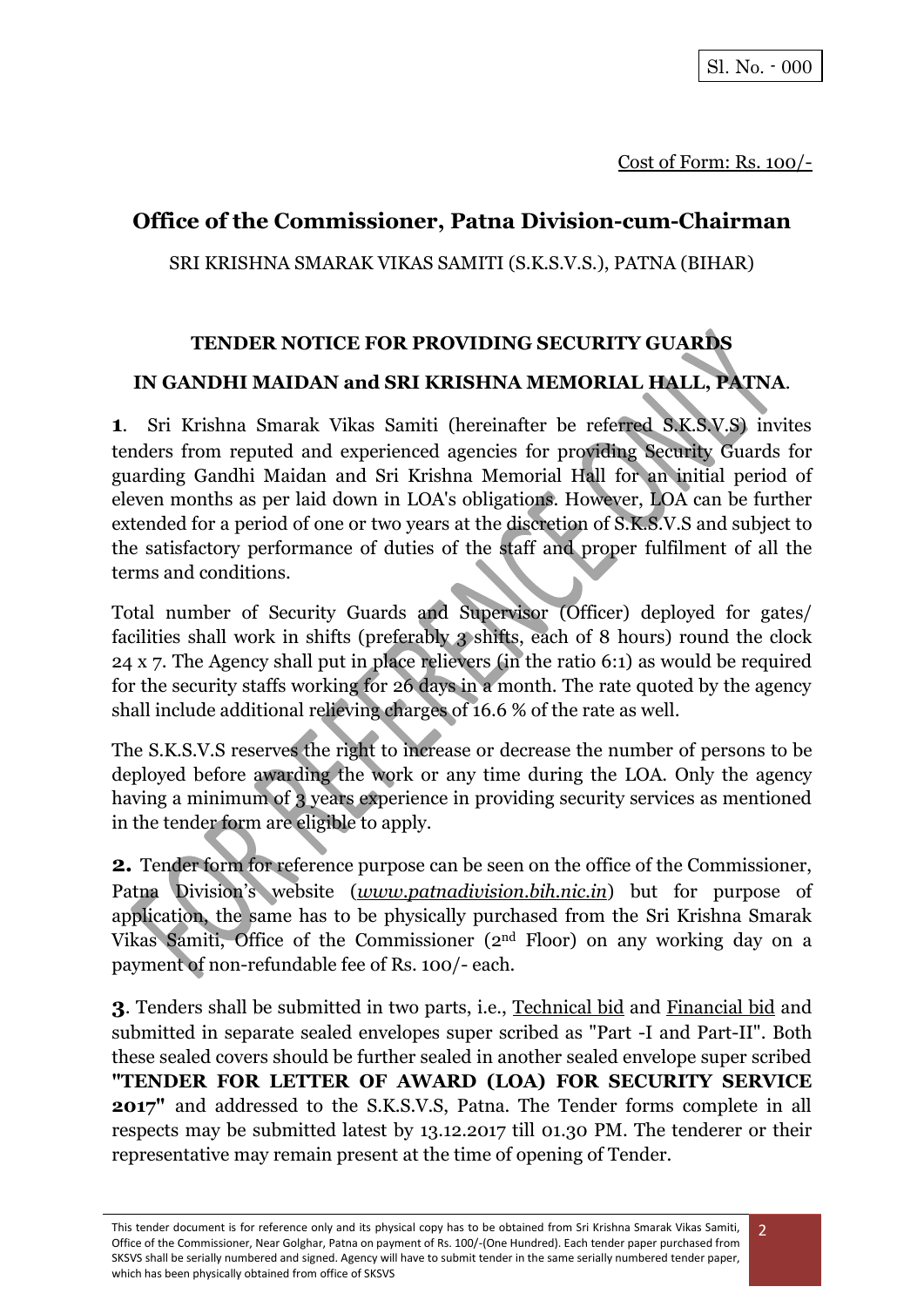**4.** Part-1 (Technical Bid) of the tender document should be duly filled and submitted along with the document as mentioned therein along with EMD of Rs. 35,000/- (Rs. Thirty Five Thousand Only) in the form of Demand Draft favouring SRI KRISHNA SMARAK VIKAS SAMITI, PATNA payable at Patna. All the pages of Part-1, along with it's annexure and enclosures should be signed and stamped by the Company/Firm/Agency.

**5.** Part-II (Financial Bid) should only contain Quoted rates in the enclose Form-II duly signed and stamped by the company/firm/agency.

**6.** Any Tender should be accompanied by **EMD** of Rs. **35,000/-**.

**7.** Bid Security (EMD) shall be forfeited if the bidder withdraws his bid during the period of Tender validity or if he fails to execute the LOA of work.

# **ELIGIBILITY CRITERIA FOR TENDERERS**

**1.** The Bidder may be Proprietary firm, Partnership firm, limited company or Corporate body legally constituted.

**2**. Should hold valid licence under Private Security Agency Regulation Act 2005 (PARA).

**3.** Only companies/firms having 3 years experience in providing services of Security Guards to Government/Semi-Government or other major institutions, turnover of not less Rs. 50 lakhs per annum for three (3) financial years (2013-14, 2014-15 & 2015-16). Agency should submit documentary evidence for the same.

**4.** The Tenderer should provide all the required details as mentioned in the technical bid.

3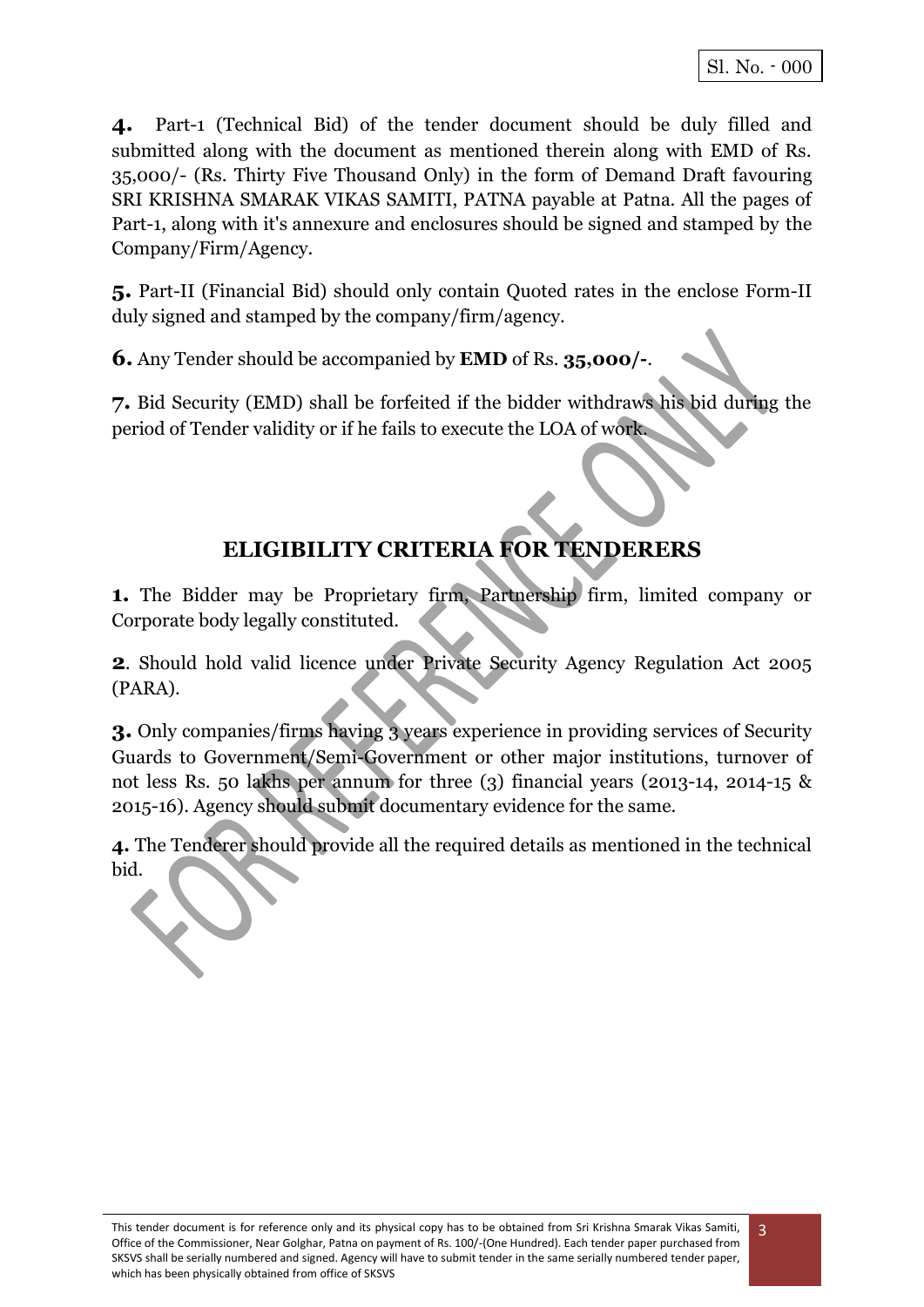# **GENERAL TERMS AND CONDITIONS**

**1.** The security guards shall be deployed by the Agency/Security Agency (hereinafter used interchangeably) to the S.K.S.V.S from out of his pool of security staff who shall be the direct employees of the agency for all purposes and object under the labour and welfare laws in force from time to time, including contract labour legislations.

**2.** The agency shall comply with the statutory provisions of Contract Labour (Regulation & Abolition) Act, 1970; Employees State Insurance Act 1948; Workman's Compensation Act, 1923; Payment of Wages Act, 1936; The Employees Provident Fund (and Miscellaneous Provisions) Act, 1952; Payment of Bonus Act, 1965; The Minimum Wages Act,1948 with all amendments.

**3.** Compliance of all statutory laws/labour laws is to be made by the agency only and SKSVS has no obligation of the same.

**4.** It shall be the responsibility of the agency to ensure that the Security Guards deployed by him are physically fit, active, healthy, smart, and intelligent with good bearing, honest and competent, free from any disease contagious or otherwise. The responsibility of their discipline will be that of the Agency. The persons provided should have proper knowledge of their job. Persons so engaged by the Agency shall be appropriate Security personnel of high integrity and good conduct. In no circumstances, guards below 18 years of age should be employed.

**5.** The Agency shall ensure that the guards are always in proper uniform to be supplied by the Agency, while on duty. In this regard, the Agency shall at its cost provide to the security guards sets of uniform, boots, caps, jerseys for winter, belts, badges and other security equipment like lathi-s/batons, walky-talkies, torches, cells, whistle, registers and stationery as approved by the S.K.S.V.S and for the proper maintenance of the same the Agency alone shall be responsible or liable. All the cost incurred for such purpose is to borne entirely by the agency.

**6.** The Agency will maintain an attendance register in which day to day deployment of personnel will be entered. While raising the bill, the deployment particulars of the personnel engaged during each month, shift wise, should be shown. The register shall remain available round the clock for inspection by any authorized representatives of the S.K.S.V.S, Patna.

**7.** In case of sickness or leave or absence from duty for whatever cause, of Security Guards, the Agency shall undertake to replace such Security Guards. On occasion when it is not possible to provide the replacement immediately, the Agency shall ensure that no post is left unmanned, and also it should be informed to the SKSVS.

**8.** The Agency shall submit details, such as names, parentage, residential address, age etc., along with recent photograph of the persons deployed by him. For the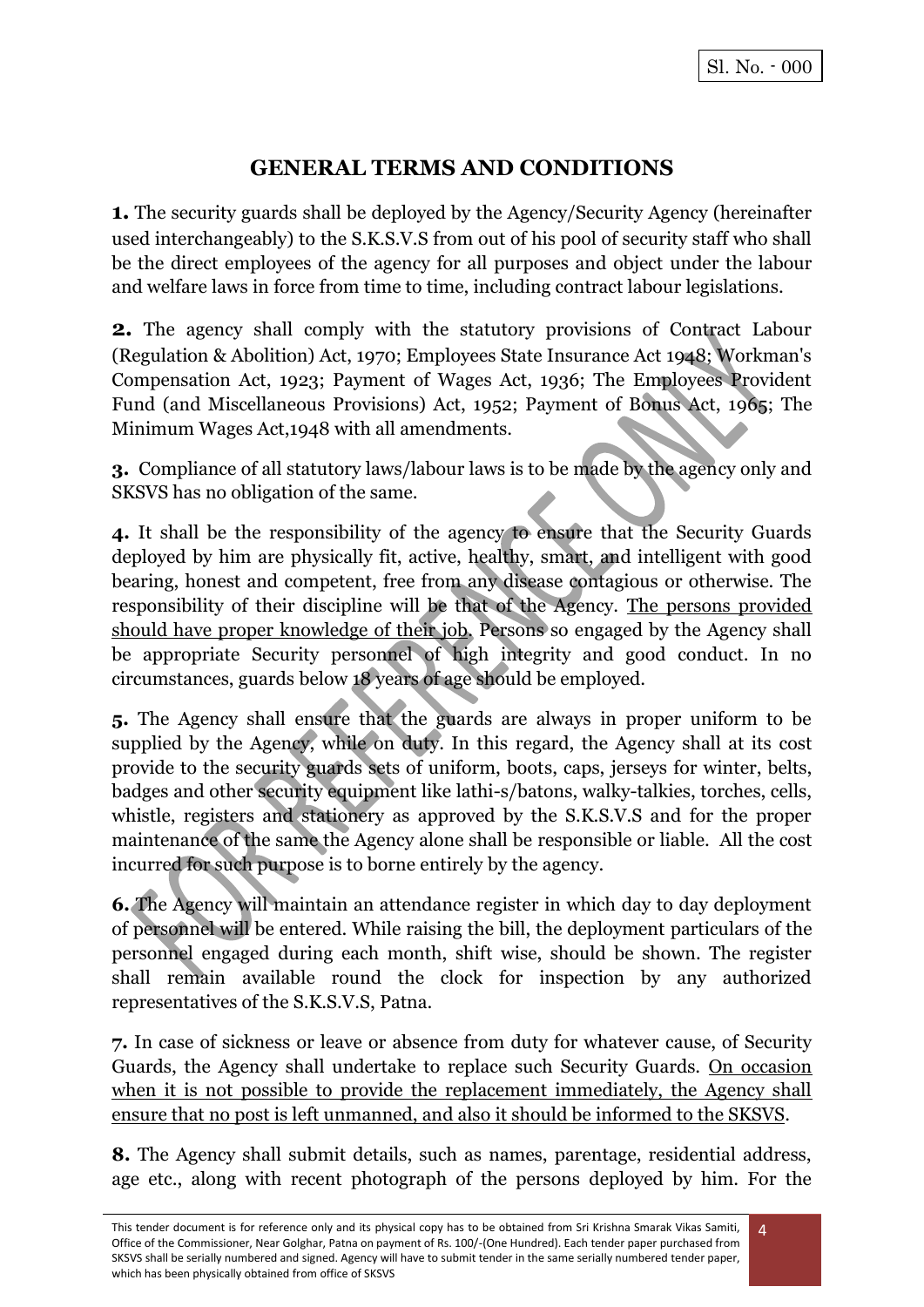purpose of proper identification of the employees of the agency deployed for the work, they shall issue identity cards bearing their photographs/identification etc. and such employees shall display their identity cards at the time of duty.

**9.** The agency shall alone be liable to pay the salaries/wages at all times that the same are not below the minimum wages prescribed for unskilled labour.

**10.** Guards provided shall be adequately known in safety and security measures including first aid, emergency responses & fire fighting operations.

**11**. S.K.S.V.S will deduct tax at source and all other statutory taxes/charges etc. as applicable from time to time to the amount payable to the agency.

**12.** The security guard should not allow the entry of unauthorised vendor in Gandhi Maidan & Sri Krishna Memorial Hall. The Security personnel deployed by the Security Agency, maintain vigil from watch towers in night. They will ensure that no damage is caused to the equipments on account of their mishandling.

**13.** The Agency shall comply with the provisions of "the Sexual Harassment of women at work place (Prevention, Prohibition and Redressal) Act, 2013". In case of any complaint of sexual harassment against its employee within the premises of Gandhi Maidan & Sri Krishna Memorial Hall, the complaint will be filed before the Internal Complaints Committee constituted by the Firm/Agency and the Firm/Agency shall ensure appropriate action under the said Act in respect to the complaint.

**14.** The S.K.S.V.S will normally make all payments (the payment of the preceding month) latest by 15th of each month provided the bill is correct in all respects. The payment will be made against bill which should be properly signed by authorized signatory signed with proper stamp as used by the Agency. The bill shall, for this purpose reach this office on 1st of each month. In case, it is a holiday/non-working day or for any other reason, the payment will be made on next working day. The Bill will be settled on actual services provided and not on notional basis.

**15.** This "Letter of Award" (LOA) will be valid for a period of eleven months. It may be further extended on satisfactory performance and mutual consent on same terms and condition on yearly basis for another two years.

**16.** In case, so required by Law/Rules/Regulation, the Agency shall ensure that a labour license under the Agency Labour (Regulation and Abolition) Act, 1970 or any other law/rules is renewed as and when required and is kept in force during the period of the LOA and that all terms and conditions there under are complied by him at all times.

**17.** The "Letter of Award" (LOA) may be terminated by the agency by giving two months notice, however **SKSVS may terminate the LOA by giving fifteen days notice without assigning any reason whatsoever**. Such termination shall not

5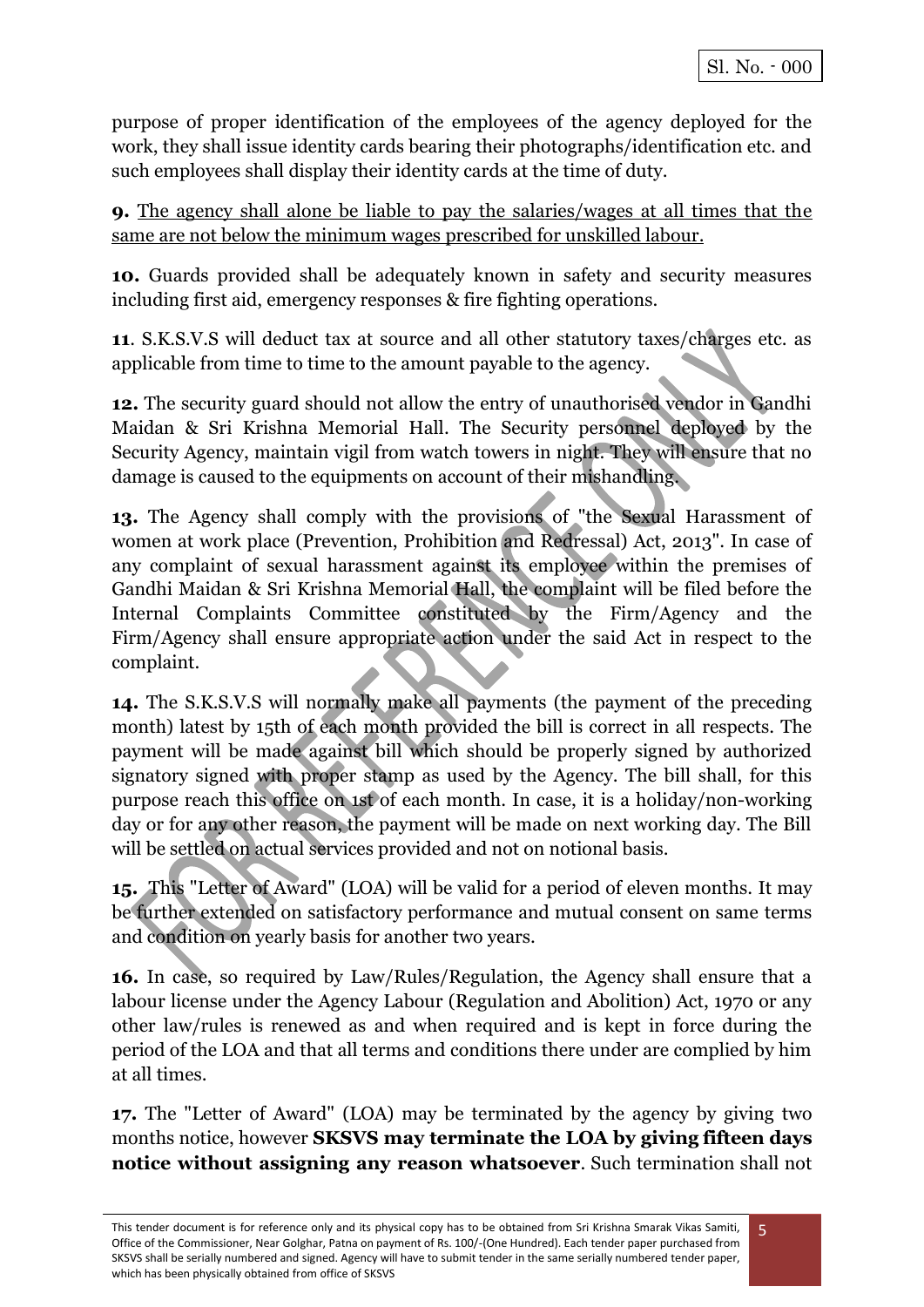6

affect the rights or the obligations of parties arising as a result of or in consequence any act done prior thereto.

**18.** The Agency shall report to the proper authorities of the S.K.S.V.S and police authorities in case they receive complaints from the Security Guards regarding any security breach.

**19.** In the event of exigencies arising due to the death, infirmity, insolvency of the agency or for any other reason or circumstances, liabilities thereof of the awarded company/agency/firm etc shall be borne by the following on such terms and conditions, as the S.K.S.V.S may think proper, namely.

- i. Legal heirs in case of sole proprietor.
- ii. The next Directors/Partners in the case of company or firm as the case may be.

**20.** The S.K.S.V.S may revoke the LOA or may appoint solicitor or shall reserve the right to settle the matter according to the circumstances of the case as it may think proper and shall reserve the right to settle the matter according to the circumstances of the case as it may think proper.

**Letter of Award**

**1.** The S.K.S.V.S will award the LOA to the successful evaluated bidder whose bid has been found to be eligible and qualified to perform the work satisfactorily as per the terms and conditions incorporated in the tender document.

**2**. The S.K.S.V.S will communicate the successful bidder by letter transmitted by Registered post/Speed post/through hand, that his bid has been accepted.

**3.** The tender submitted on behalf of a firm shall be signed by all the partners of the firm or a partner who has the necessary authority on behalf of the firm. Otherwise the tender may be rejected.

**4.** The successful bidder shall have to deposit bank security/demand draft of Rs. 2,00,000.00 (two lakhs) as performance guarantee.

**5.** The Security Deposit shall be returned within two months after the expiry of LOA and completion of all LOA obligations. In case the LOA is extended further, the validity of performance guarantee shall stand automatically extended.

**6.** Failure of the successful bidder to comply with the requirements of above clauses shall constitute sufficient grounds for the annulment of the award and forfeiture of Security Deposit.

This tender document is for reference only and its physical copy has to be obtained from Sri Krishna Smarak Vikas Samiti, Office of the Commissioner, Near Golghar, Patna on payment of Rs. 100/-(One Hundred). Each tender paper purchased from SKSVS shall be serially numbered and signed. Agency will have to submit tender in the same serially numbered tender paper, which has been physically obtained from office of SKSVS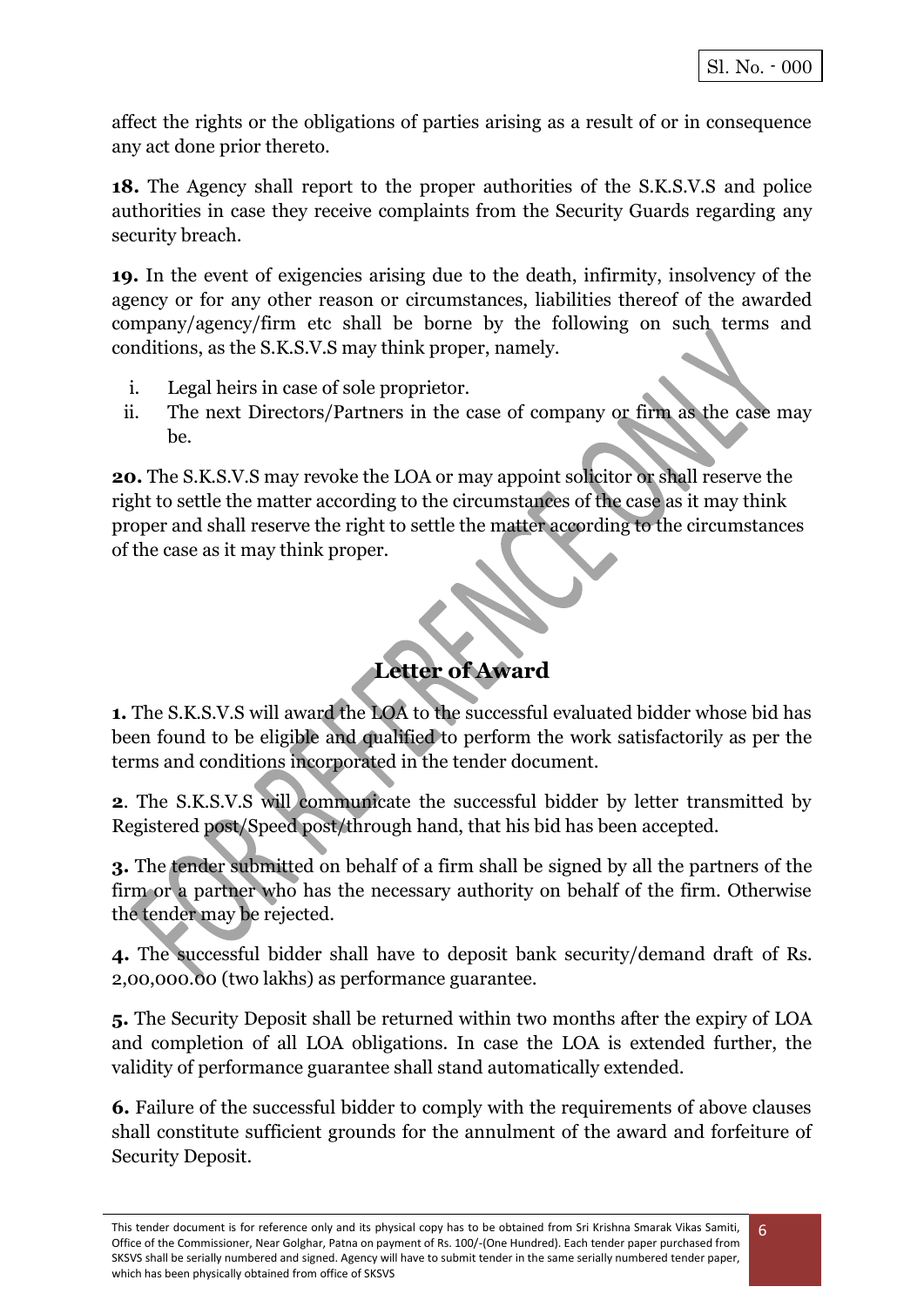**7. Evaluation of Staff & Supervisor :-** SKSVS on a regular basis would evaluate the performance of deployed staff & supervisor of the agency and may at its discretion direct the agency to make suitable replacement of the non-performing staff and supervisor within a week of such direction. The agency shall be obliged to comply with such direction.

**8. Penalty for non-performance :-** SKSVS would make regular assessment of the performance of the agency for the work assigned and at its own discretion may make suitable and appropriate deductions in the monthly payment as per its own assessment of the work performed by the agency. If for two consecutive months, the work performed is found unsatisfactory, SKSVS may debar/blacklist the agency and can take appropriate action against it.

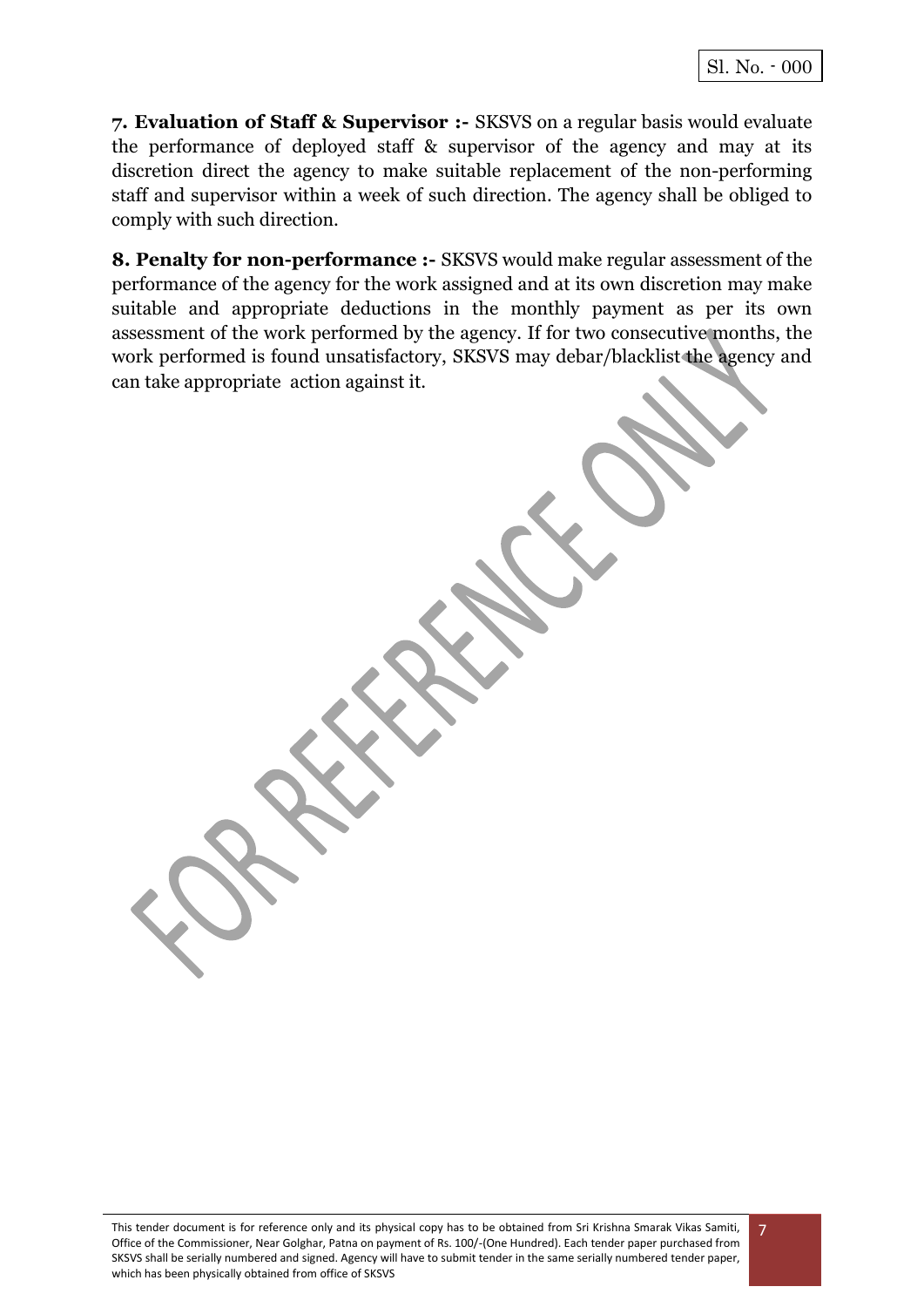#### **FORMAT-1**

### **(To be given on Applicant's letter head)**

#### **TENDER FOR PROVIDING SECURITY GUARDS AT GANDHI MAIDAN and SRI KRISHNA MEMORIAL HALL, PATNA**

In connection with the above and the terms and conditions laid down by S.K.S.V.S. as stipulated I/We state as under:

l/We understand the minimum wages will be required to be paid as per the terms and conditions stipulated by the State Government from time to time/other authorities concerned from time to time. In addition, I/We also understand that all statutory payments like EPF/ESI, Bonus/Gratuity, etc., also need to be paid as prescribed under various statutes, by me/us.

In case I/We are awarded the LOA, I/We is/are agreeable to deposit the Performance Guarantee deposit which shall be kept as Security Deposit.

The Performance Guarantee deposited shall be returned within two months after the expiry of LOA and completion of all LOA's obligations. In case the LOA period is extended further, the validity of such deposit shall stand automatically extended.

Failure of the successful bidder to comply with the requirements of above clauses shall constitute sufficient grounds for the annulment of the award and forfeiture of Performance Guarantee.

> **Authorized Signatory (with Name & Seal)**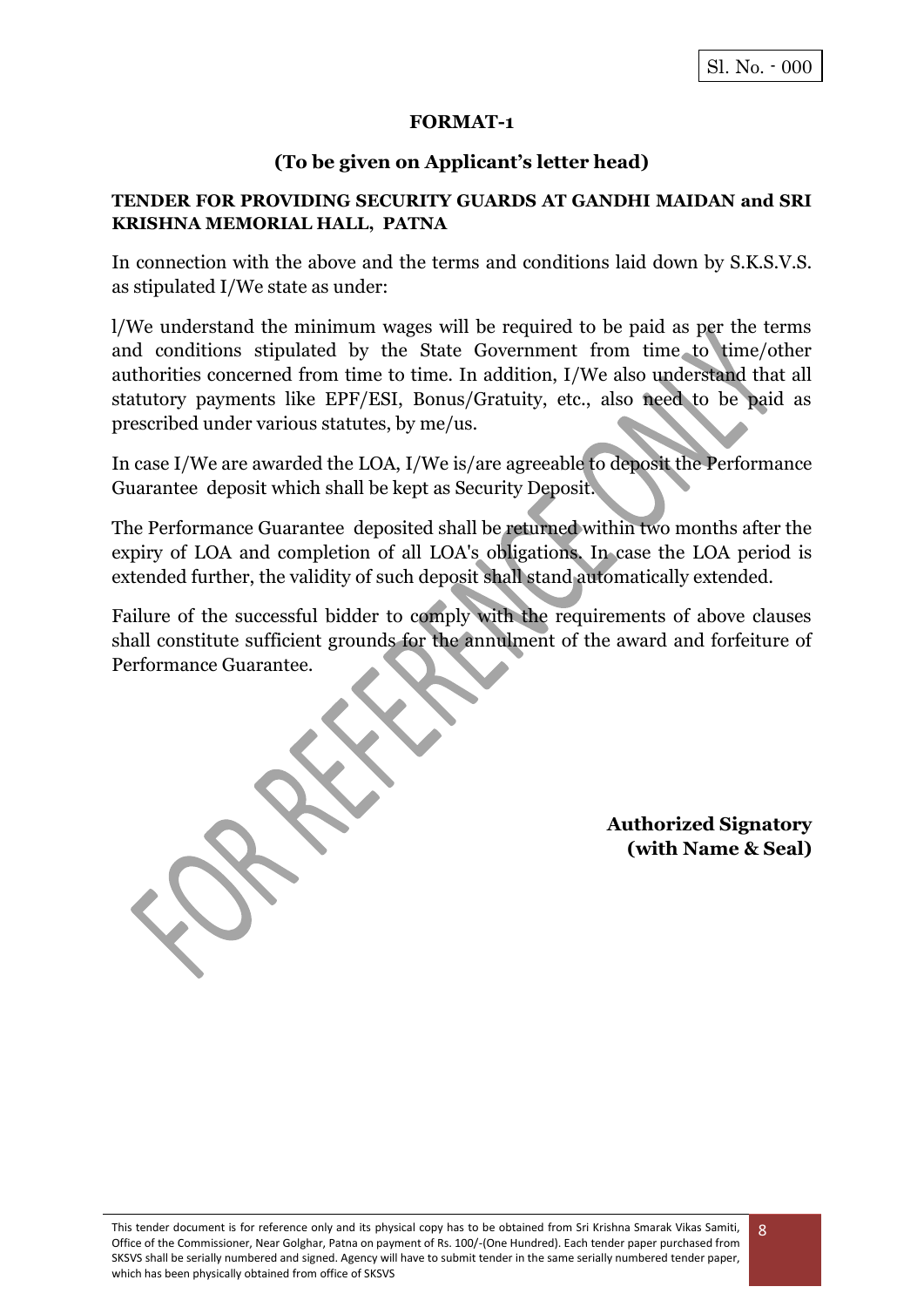9

# **Technical Bid**

## **Particulars of the Company/ Firm / Agency**

## **(Please submit along with documentary evidence)**

| S.No. | <b>Particulars</b>                                                                                                                     |                      |                                             |                                      |                       |
|-------|----------------------------------------------------------------------------------------------------------------------------------------|----------------------|---------------------------------------------|--------------------------------------|-----------------------|
| 01    | Name of the Company/Firm /<br>Agency                                                                                                   |                      |                                             |                                      |                       |
| 02    | Type of the Company whether,<br>Proprietorship, Partnership Etc.                                                                       |                      |                                             |                                      |                       |
| 03    | Address<br>of<br>and<br>the<br>Name<br>Proprietor/Partners/Directors of<br>the Company.                                                | (i)<br>(ii)<br>(iii) |                                             |                                      |                       |
| 04    | Registration<br>(Firm,<br>Company<br>etc.) / Registration Authority,<br>Date, Number etc.                                              |                      |                                             |                                      |                       |
| 05    | Registered Office Address and<br>number<br>$\&$<br>Telephone<br>Email<br>address.<br>Address/<br>Contact<br>Local<br>Telephone Number. |                      |                                             |                                      |                       |
| 06    | Office Address through which the<br>work will be handled (together)<br>service provider's<br>with<br>email<br>address)                 |                      |                                             |                                      |                       |
| 07    | experience<br>in<br>3<br>years<br>providing services of security<br>guards to<br>Semi-<br>Govt./<br>Govt./other major institutions.    | S.No.                | of<br>No.<br>security<br>guards<br>deployed | Cost<br>of<br>deployment<br>per year | Certificate/<br>Other |

This tender document is for reference only and its physical copy has to be obtained from Sri Krishna Smarak Vikas Samiti, Office of the Commissioner, Near Golghar, Patna on payment of Rs. 100/-(One Hundred). Each tender paper purchased from SKSVS shall be serially numbered and signed. Agency will have to submit tender in the same serially numbered tender paper, which has been physically obtained from office of SKSVS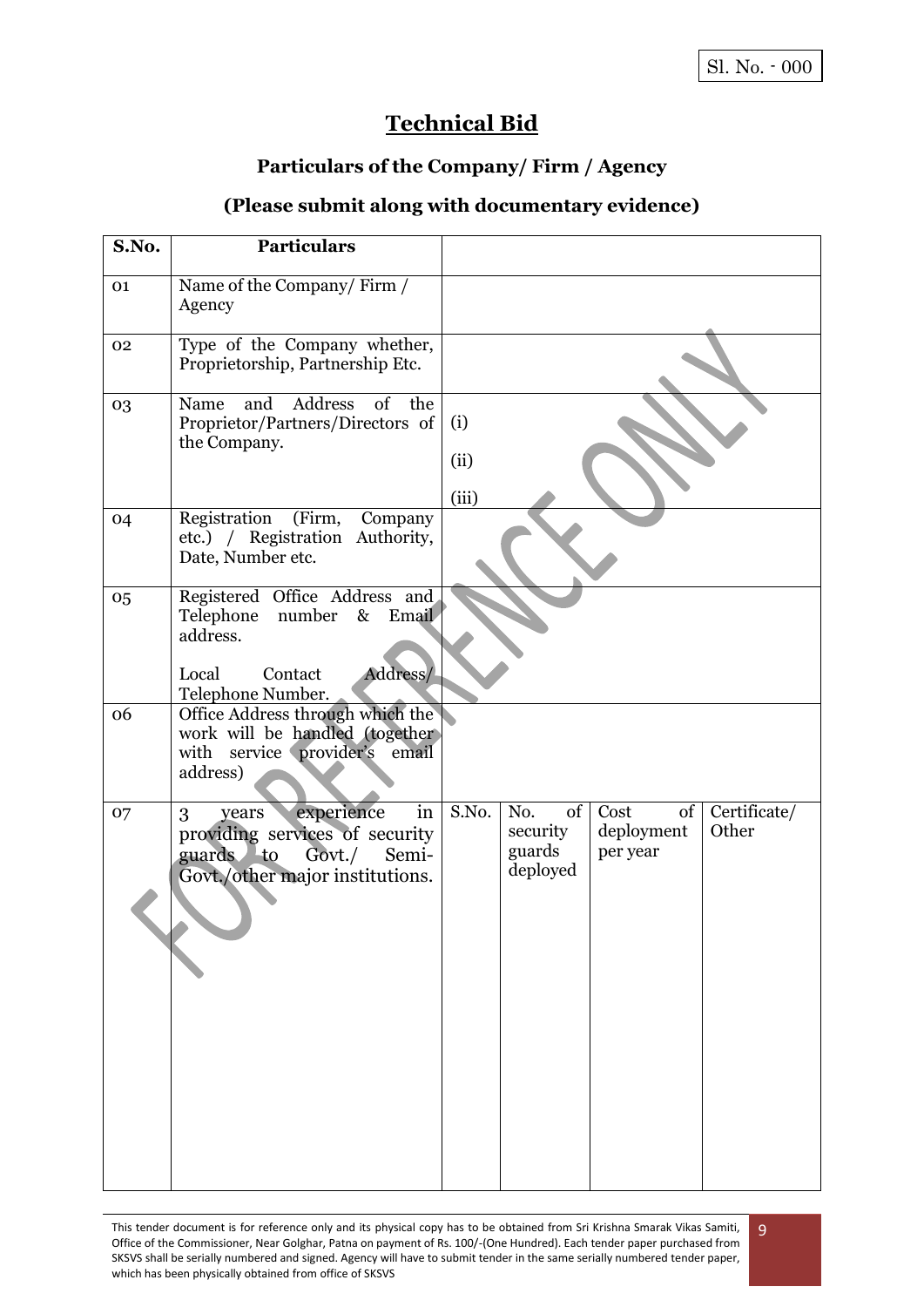| 08 | Turnover of the Company/Firm/<br>Agency should be minimum Rs.                                                                         | 2013-14     | Rs. | Lakh |
|----|---------------------------------------------------------------------------------------------------------------------------------------|-------------|-----|------|
|    | 50,00,000/- (Fifty lakhs) per<br>annum for three (3) financial                                                                        | $2014 - 15$ | Rs. | Lakh |
|    | years.                                                                                                                                | $2015 - 16$ | Rs. | Lakh |
| 09 | PAN Number (Attach Photocopy)                                                                                                         |             |     |      |
| 10 | <b>GST Number (Attach Photocopy)</b>                                                                                                  |             |     |      |
| 11 | Whether the Firm/Company/<br>Agency has licence from Police<br>authorities under<br>Private<br>Security Agency Regulation Act<br>2005 |             |     |      |

**Signature of the applicant with Seal**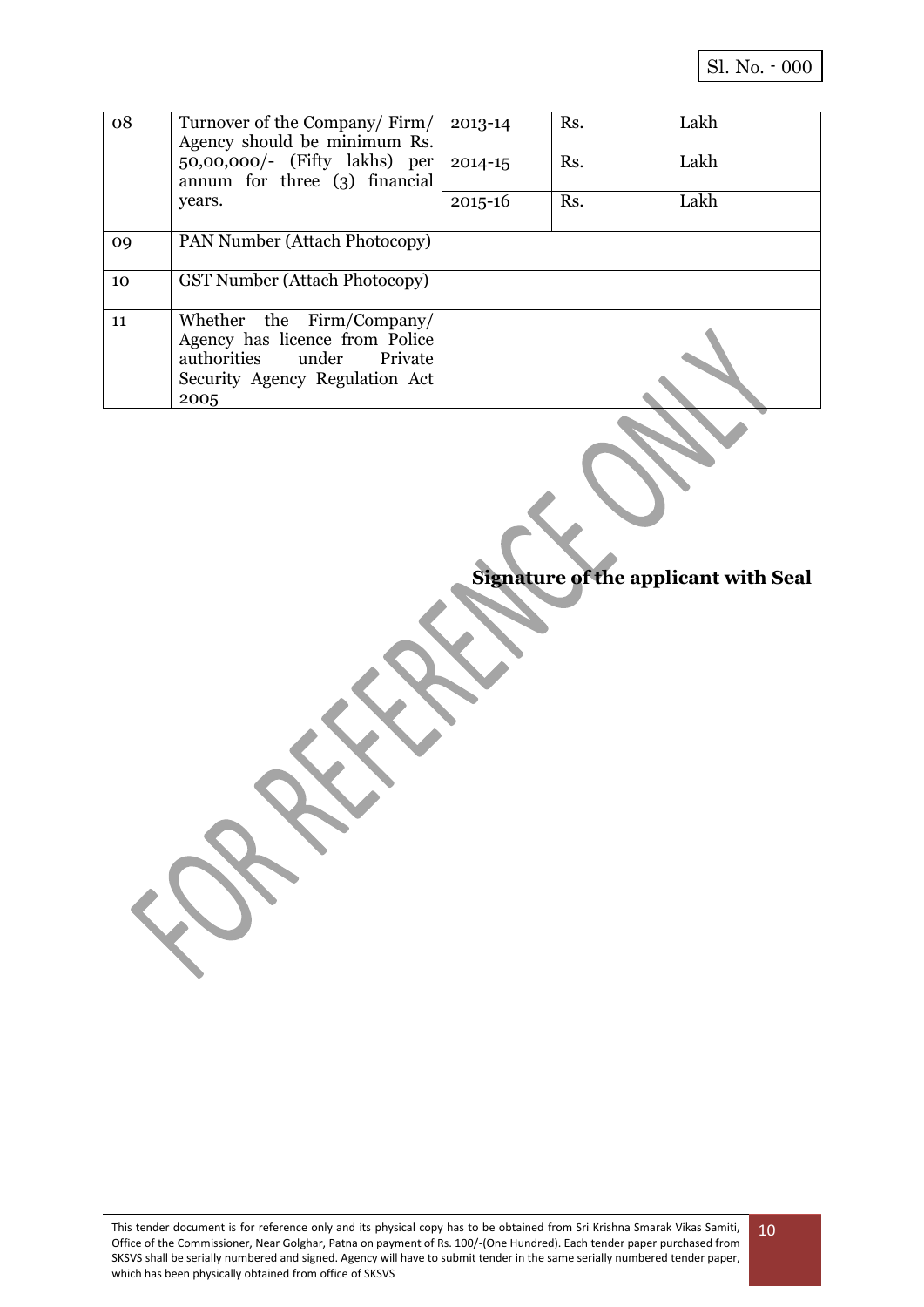## **Details of Bankers**

# **(To be given on applicant's letter head)**

| Name of the Branch and                   |                             |
|------------------------------------------|-----------------------------|
|                                          |                             |
| its complete postal Address              |                             |
|                                          |                             |
| Name and Job-title of the Contact Person |                             |
| along with his/her Telephone No(s) and   |                             |
| Fax No.(s) etc.                          |                             |
| Type of Account and Account No           |                             |
|                                          |                             |
| The period from which the service        |                             |
| provider has been banking with the       |                             |
| Banker.                                  |                             |
| Any other information which the service  |                             |
| provider may like to furnish about       |                             |
| its Bankers:                             |                             |
|                                          |                             |
|                                          |                             |
|                                          |                             |
| IFSC code of the Branch                  |                             |
|                                          |                             |
|                                          |                             |
|                                          |                             |
|                                          |                             |
|                                          |                             |
|                                          |                             |
|                                          |                             |
|                                          | <b>Authorised Signatory</b> |

**(with Name and Seal)**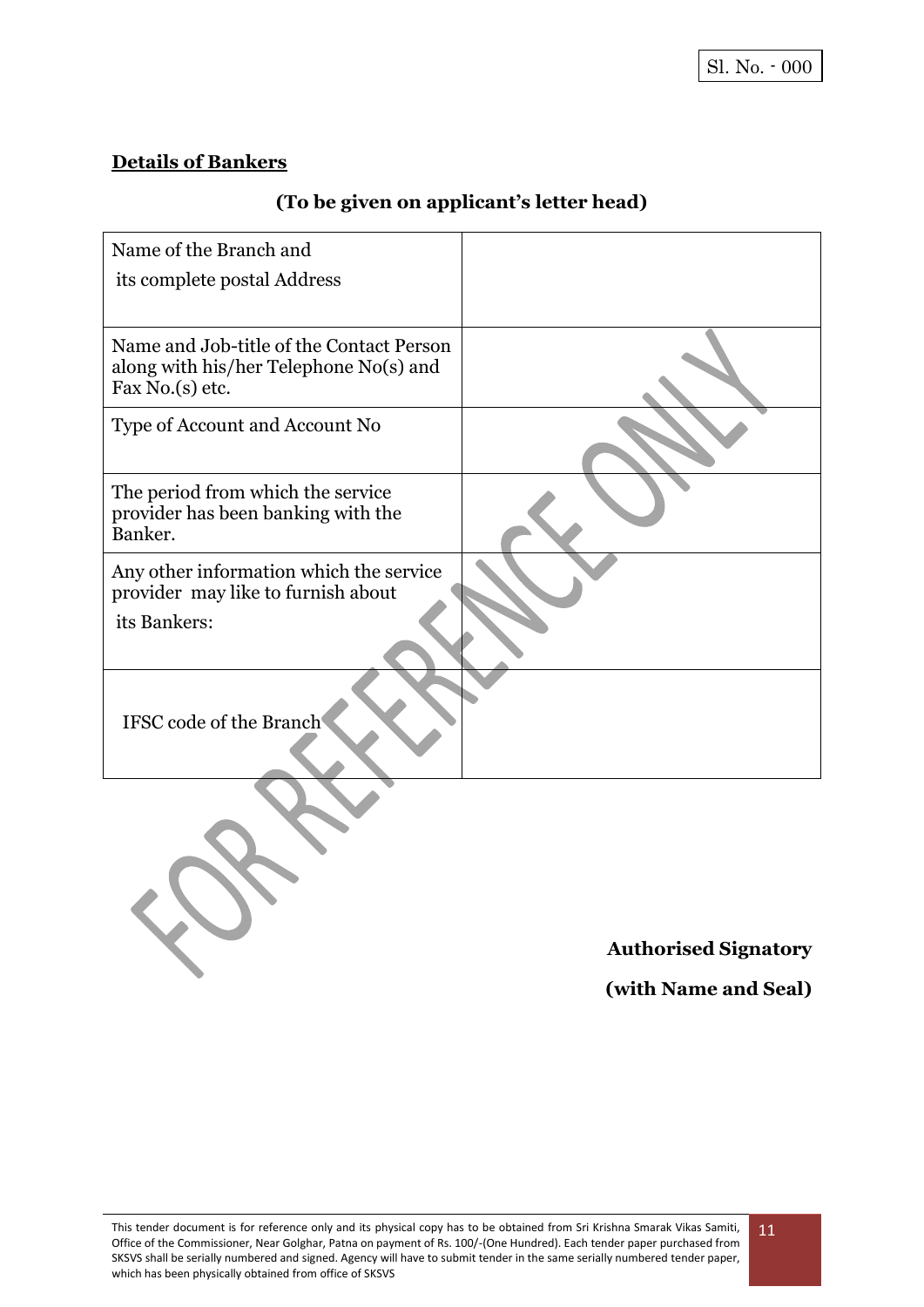## **CHECK-LIST FOR PRE-QUALIFICATION BID FOR SECURITY SERVICES AGENCY**

| Sl.<br>No. | Documents asked for                                                                                                                                                                                                                                                  | Page number of<br>document<br>placed |
|------------|----------------------------------------------------------------------------------------------------------------------------------------------------------------------------------------------------------------------------------------------------------------------|--------------------------------------|
| 01         | Earnest Money (DD of Rs. 35,000/-)                                                                                                                                                                                                                                   |                                      |
| 02         | Authorised person of the firm/agency, with name,<br>designation, address and office telephone numbers. If the<br>bidder is a partnership firm/ private or limited company,<br>name, designation, address and office telephone numbers of<br>Partners/Directors also. |                                      |
|            | (Copy of partnership deed/ Registration Certificate/ MOU/<br>MOA as applicable to be submitted.)                                                                                                                                                                     |                                      |
| 03         | Undertaking on a letter head (as per format prescribed in)                                                                                                                                                                                                           |                                      |
| 04         | Self attested copy of the PAN card.                                                                                                                                                                                                                                  |                                      |
| 05         | Self attested copy of GST Registration number.                                                                                                                                                                                                                       |                                      |
| 06         | Self attested copy of valid Registration number of the<br>firm/agency.                                                                                                                                                                                               |                                      |
| 07         | Annual turnover of three (3) financial years (2013-14, 2014-15<br>& 2015-16) duly certified by the chartered accountant.                                                                                                                                             |                                      |
| 08         | Copy of license issued under the PSAR ACT in rules 2005.                                                                                                                                                                                                             |                                      |
| 09         | 3 years experience in providing services of security guards to<br>Govt./ Semi-Govt./other major institutions.                                                                                                                                                        |                                      |
| 10         | Turnover of not less than Rs. 50 lakhs/ annum for the three<br>(3) financial years (2013-14, 2014-15, 2015-16)                                                                                                                                                       |                                      |
| 11         | Any other documents, if required.                                                                                                                                                                                                                                    |                                      |

## **Signature of the Tenderer ( Name and Address of the Tenderer)**